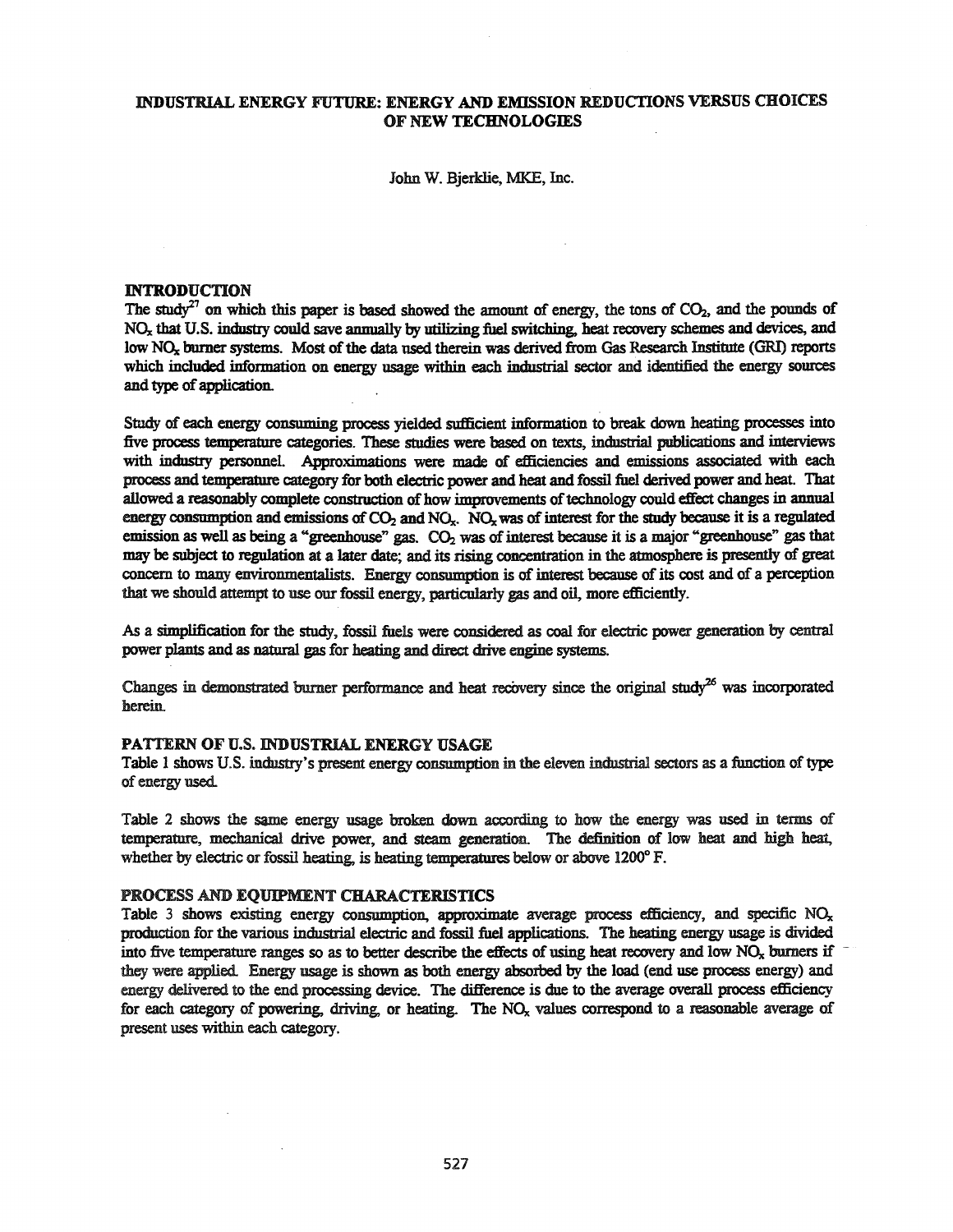| <b>Industry Sector</b>                  | Natural<br>Gas   | Electricity  | Coal             | Coke     | Oil            | Other    | <b>Wastes</b> | <b>Total</b> |
|-----------------------------------------|------------------|--------------|------------------|----------|----------------|----------|---------------|--------------|
| &<br>Kindred<br>Food<br><b>Products</b> | 470              | 139          | 63               | $\Omega$ | $\overline{2}$ | 200      | $\Omega$      | 874          |
| Paper                                   | 315              | 216          | 344              | 0        | 153            | 52       | 720           | 1,800        |
| Chemical & Allied                       | 1,049            | 285          | 312              | Ω        | 211            | 92       | 332           | 2,281        |
| Petroleum<br>Refine<br>& Related        | 921 <sup>°</sup> | 72           | 222 <sup>b</sup> | $222^b$  | 134            | 25       | 1123          | 2,719        |
| Rubber & Plastics                       | 280              | 216          | 67               | $\Omega$ | 63             | 7        | $\bf{0}$      | 633          |
| &<br>Clay<br>Stone,<br><b>Glass</b>     | 565              | 62           | 397              | 3        | 120            | O        | $\bf{0}$      | 1,147        |
| <b>Primary Metals</b>                   | 750              | 427          | 1,024            | 72       | 109            | 5        | $284^\circ$   | 2,387        |
| <b>Industrial Gases</b>                 | 0                | 37           | $\bf{0}$         | $\bf{0}$ | 0              | 0        | $\bf{0}$      | 37           |
| <b>Textiles</b>                         | 93               | 0            | $\bf{0}$         | 0        | 0              | $\Omega$ | 0             | 93           |
| Lumber & Wood                           |                  | $\mathbf{0}$ | $\Omega$         | $\bf{0}$ | $\bf{0}$       | 22       | $\bf{0}$      | 23           |
| Total                                   | 4,444            | 1,454        | 2,429            | 297      | 792            | 403      | 2,175         | 11,994       |

Table 1: Industrial Energy Usage By Industry and Energy Source: Referred To Point Or Use (Trillion BUT/yr)

a) Natural gas utilized in the process as a raw material.

b) Coal and petroleum coke for steam generation was 444 TBTU; this value was arbitrarily split evenly between coal and coke.

c) Part of coal energy, and accounted for accordingly.

Table 4 shows the same type of information, but with industry fully equipped with presently proven and available low  $NO<sub>x</sub>$  burners and heat recovery devices.

Table 5 shows the same type of information if industry were to fully equip with technology that has been shown for fossil fuel firing to achieve excellent heat recovery and low NO<sub>x</sub> even with highly heated air. Likewise, available high end use efficiencies for electrical devices were factored into this table. Also, improved NOx emissions and efficiency at the power generating plant bas been factored into this table.

## DISCUSSION

Table 6 shows total energy requirements,  $CO<sub>2</sub>$  production, and  $NO<sub>x</sub>$  production as referred to the source of energy, assignable to U.S. industry as a function of equipment and fuel selection.

## Case A: Performance As In Table 3

This, representing present practice for U.S. industry, forms the base case against which other practices will be compared. The source energy for electric energy is determined by dividing the end use energy by the power generation efficiency and by the line efficiency. For fossil energy, the source energy is end use energy divided by the delivery efficiency where pumping loss was assumed to be 10% (a pessimistic assumption).

## Case B: Performance As In Table 4

This case allows for the use of presently marketed low  $NO<sub>x</sub>$  burners and the use of heat recovery. The appropriate heat recovery effectiveness for a mix of regenerators and recuperators designed for the purpose would be about 60% as a "reasonable" average.

Heating the combustion air in any heat recovery device will cause a given burner to develop more  $NO<sub>x</sub>$  than when fired with ambient temperature air. For this reason Case B was looked upon in two configurations: without heat recovery, and with heat recovery.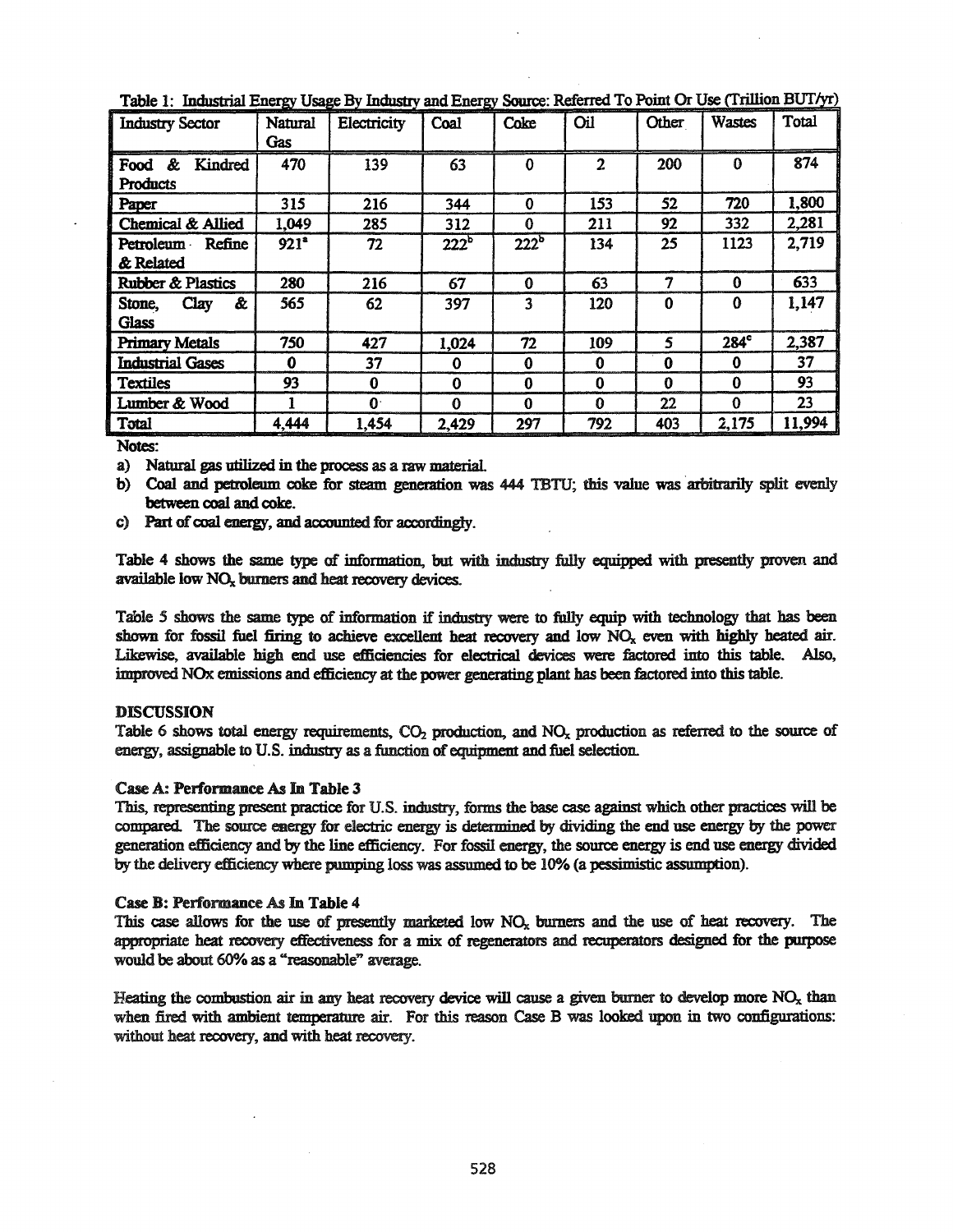| Industry<br>Sector                     | Low<br>Heat<br>Electric | High<br>Heat<br>Electric | Low Heat<br>Thermal | High<br>Heat<br>Thermal | <b>Steam</b><br>Process | Cooling<br>& Refrig.<br>Electric | <b>Drives</b><br>Electric | Other<br>Electric       | Other<br>Thermal | <b>Total</b><br>Energy<br>By<br>Use |
|----------------------------------------|-------------------------|--------------------------|---------------------|-------------------------|-------------------------|----------------------------------|---------------------------|-------------------------|------------------|-------------------------------------|
| Food &<br>Kindred<br>Products          | $\mathbf{0}$            | $\Omega$                 | 245                 | $\Omega$                | 489                     | 39                               | 101                       | $\bf{0}$                | $\bf{0}$         | 873                                 |
| Paper                                  | 8                       | $\bf{0}$                 | $\overline{137}$    | $\theta$                | 1,446                   | $\mathbf 0$                      | 208                       | $\bf{0}$                | $\bf{0}$         | 1,799                               |
| Chemical<br>& Allied                   | $\bf{0}$                | $\bf{0}$                 | $\mathbf{0}$        | 620                     | 1,370                   | $\overline{2}$                   | 175                       | 108 <sup>a</sup>        | $\mathbf{0}$     | 2,281                               |
| Petroleu<br>m Refine<br>&.<br>Related  | $\bf{0}$                | $\mathbf{0}$             | 1,310               | 232                     | 1,105                   | $\overline{3}$                   | 69                        | $\bf{0}$                | $\bf{0}$         | 2,719                               |
| <b>Rubber</b><br>&.<br><b>Plastics</b> | 107                     | $\mathbf{0}$             | 117                 | 20                      | 278                     | 4                                | 106                       | $\bf{0}$                | $\bf{0}$         | 632                                 |
| Stone,<br>Clay &<br>Glass              | $\overline{0}$          | 48                       | 286                 | 798                     | $\bf{0}$                | $\mathbf 0$                      | 13                        | $\overline{\mathbf{0}}$ | $\bf{0}$         | 1,145                               |
| Primary<br>Metals                      | $\overline{15}$         | 90                       | 233                 | 1,638                   | $\overline{47}$         | $\mathbf 0$                      | 120                       | 202 <sup>b</sup>        | $\bf{0}$         | 2,387                               |
| Industrial<br>Gases                    | $\bf{0}$                | $\bf{0}$                 | $\mathbf 0$         | $\mathbf{0}$            | $\mathbf{0}$            | $\ddot{\mathbf{0}}$              | $\overline{37}$           | $\bf{0}$                | $42^{\circ}$     | $\overline{37}$                     |
| <b>Textiles</b>                        | $\bf{0}$                | $\bf{0}$                 | 64                  | $\bf{0}$                | 29                      | $\mathbf 0$                      | $\bf{0}$                  | $\bf{0}$                | $\bf{0}$         | $93 -$                              |
| Lumber<br>& Wood                       | $\bf{0}$                | $\bf{0}$                 | $\bf{0}$            | $\bf{0}$                | 23                      | $\bf{0}$                         | $\bf{0}$                  | 0                       | $\mathbf 0$      | 23                                  |
| Total<br>(At Point<br>of $Use)^d$      | 130                     | 138                      | 2,392               | 3,314                   | 4,787                   | 48                               | 829                       | 310                     | 42               | 11,990                              |

Table 2: Industrial Energy Usage By Industry Sector And Application Referred To Point OfUse (Trillion BTU/yr)

a) Electrolysis

b) Electro-Refine

c) Blanket Gases

d) Excludes losses in electric generation and electric and fossil fuel transport.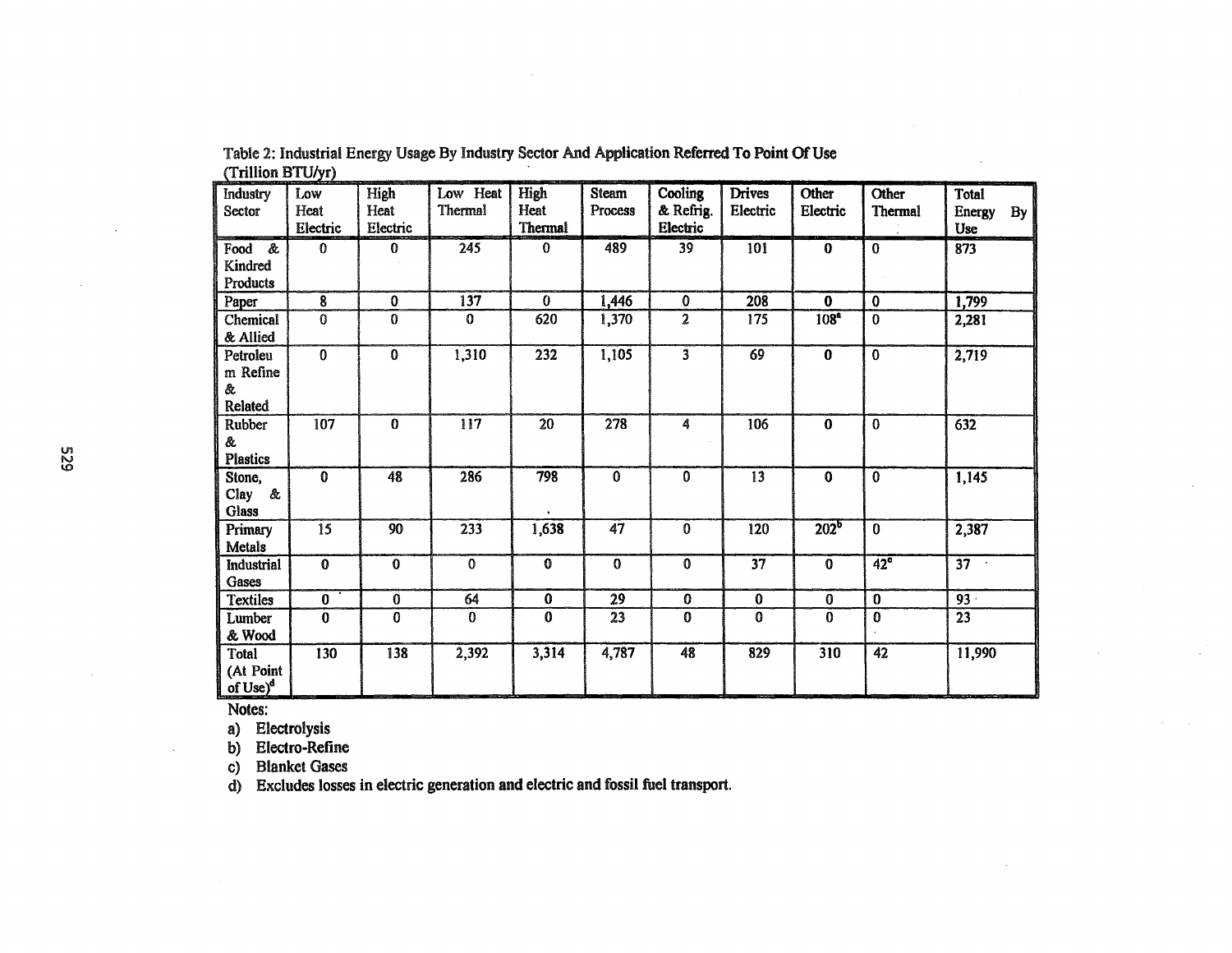| <b>Electric Energy Use</b>                                            |                                            |                 |                                                                        |       |                 | Heating (F)          |               |                 |
|-----------------------------------------------------------------------|--------------------------------------------|-----------------|------------------------------------------------------------------------|-------|-----------------|----------------------|---------------|-----------------|
|                                                                       | Electrolysis<br>æ.<br>Electro-<br>Refining | <b>Drives</b>   | Cooling &<br>Refrig.<br>Drive                                          | < 800 | $800 -$<br>1200 | 1200-<br>2000        | 2000-<br>2600 | 2600            |
| End Use Efficiency (%)                                                | 75                                         | 85              | 85                                                                     | 90    | 85              | 80                   | 70            | 60              |
| <b>End Use Process Energy</b><br>(TBTU/yr)                            | 233                                        | 705             | 41                                                                     | 104   | 13              | 13                   | 10            | 66              |
| <b>End Use Energy</b><br>(TBTU/yr)                                    | 310                                        | 829             | 48                                                                     | 115   | 15              | 16                   | 13            | 110             |
| Approximate <sup>®</sup> NO <sub>x</sub><br>Emissions (Ibs/MMBTU)     |                                            |                 | 0.9 lbs per million BTU of coal energy used for generating electricity |       |                 |                      |               |                 |
| <b>Fossil Energy Use</b>                                              |                                            |                 |                                                                        |       |                 | Heating (F)          |               |                 |
|                                                                       |                                            | Engine<br>Drive | <b>Steam</b><br>Generation                                             | < 800 | 800-<br>1200    | 1200-<br><b>2000</b> | 2000-<br>2600 | 2600            |
| Energy Efficiency <sup>b</sup> (%)                                    |                                            | 30              | 80                                                                     | 75    | 65              | 45                   | 25            | 75 <sup>c</sup> |
| <b>End Use Process Energy</b><br>(TBTU/yr)                            |                                            | 8               | 3,830                                                                  | 895   | 780             | 556                  | 308           | 881             |
| Use<br>End<br>Energy<br>(TBTU/yr)                                     |                                            | 26              | 4,787                                                                  | 1,193 | 1,199           | 1,235                | 1,232         | 1,175           |
| NO <sub>x</sub><br>Approximate<br><b>Emissions</b><br>(Ibs/MM<br>BTU) |                                            | 0.4             | 0.15                                                                   | 0.15  | 0.15            | 0.2                  | 0.3           | 0.4             |

Table 3: Characteristics of Equipment and Processes: Technologies As Presently Used

a) NO<sub>x</sub> generated in electrical arc furnaces appears to average 0.5 lbs/ton of steel melted, which equals about 0.3 lbs/MMBTU of heat at point of use  $(-20 \text{ MMllbs/yr}$  for U.S.); this is not included in NO<sub>x</sub> total included in this table or Tables 4 through 6.

- b) Efficiency values for heating devices were assumed to include 10% heat leakage in addition to stack losses; and engine drive efficiency was assumed to be like a diesel engine operating at design load and speed (30%); very little heat recovery presently used except for  $>2600^{\circ}$  F.
- c) Most glass melters are equipped with regenerators to achieve this efficiency; and blast furnaces are counterflow devices and achieve this efficiency. These applications constitute most of the heating above 26OO°F.

## Case C: Performance As In Table 5

In this case, the  $NO<sub>x</sub>$  production was assumed to be representative of the two or three lowest  $NO<sub>x</sub>$  burners that have been tested. even though they were not necessarily ready for production at this time. Also, the heat recovery effectiveness was assumed to be 85%, corresponding to the performance of a well designed regenerator. Increased specific  $NO<sub>x</sub>$  production using the resultant high air preheat is reflected in the tabulated results. Electric power would be provided from a plant operating at 40% efficiency.

It should be noted that with application of advanced technology the largest remaining components of NOx production are in the power generation area and in the highest temperature heating range (greater than 2600° F) which is mostly glass making and steel making. The  $NO<sub>x</sub>$  generated in these two industrial areas can be reduced. This is especially true of glass making where enough work has been done to say that the lowest value indicated in Table 5 (0.05 lb/MMBTU) is probably achievable. The 0.4 value, also listed in Table 5, was used as an upper limit value.

For steel making, new processes may be necessary to get a large reduction in  $NO<sub>x</sub>$  production. In this case the 0.4 IbIMMBTU level may persist for years as the most probable. A realistic average value for the near future of  $NO<sub>x</sub>$  production with advanced technology in the greater than 2600° F heating category could be in the 0.2 to 0.25 lb/MMBTU range.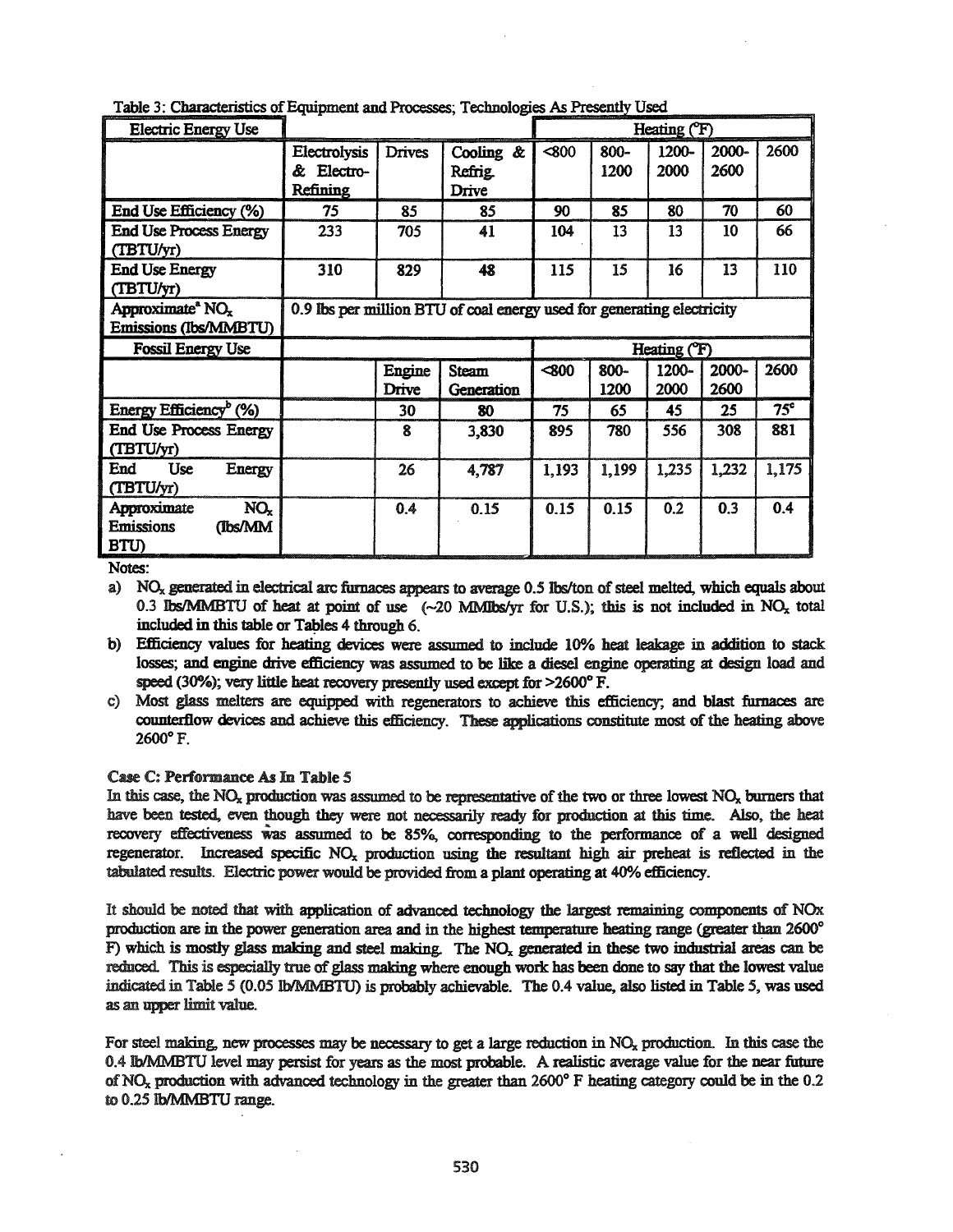|                                                      |                                         |                        |                                  |                                        | rative 4. Characteristics of Equipment, Dest New Technology That Call De Purchased in 1997 |                                            |                                             |                                   |
|------------------------------------------------------|-----------------------------------------|------------------------|----------------------------------|----------------------------------------|--------------------------------------------------------------------------------------------|--------------------------------------------|---------------------------------------------|-----------------------------------|
| Electric                                             |                                         |                        |                                  |                                        |                                                                                            | Heating ( <sup>°</sup> F)                  |                                             |                                   |
| <b>Energy Use</b>                                    |                                         |                        |                                  |                                        |                                                                                            |                                            |                                             |                                   |
|                                                      | Electrol.<br>&.<br>Electro-<br>Refining | <b>Drives</b>          | Cooling<br>&<br>Refrig.<br>Drive | <800                                   | 800-1200                                                                                   | 1200-<br>2000                              | 2000-<br>2600                               | 2600                              |
| <b>End Use</b><br>Efficiency (%)                     | 75                                      | 85                     | 85                               | 90                                     | 85                                                                                         | 80                                         | 70                                          | 60                                |
| <b>End Use</b><br><b>Process Energy</b><br>(TBTU/yr) | 233                                     | 705                    | 41                               | 104                                    | 13                                                                                         | 13                                         | 10                                          | 66                                |
| <b>End Use</b><br>Energy<br>(TBTU/yr)                | 310                                     | 829                    | 48                               | 115                                    | 15                                                                                         | 16                                         | 13                                          | 110                               |
| <b>NO<sub>x</sub></b> Emissions<br>(Ibs/MMBTU)       |                                         |                        |                                  |                                        | 0.45 lbs per million BTU of coal energy used for generating electricity                    |                                            |                                             |                                   |
|                                                      | Heating (°F)                            |                        |                                  |                                        |                                                                                            |                                            |                                             |                                   |
| <b>Fossil Energy</b><br><b>Use</b>                   |                                         |                        |                                  |                                        |                                                                                            |                                            |                                             |                                   |
|                                                      |                                         | Engine<br><b>Drive</b> | <b>Steam</b><br>Gen.             | $\overline{\textbf{800}}$              | 800-1200                                                                                   | 1200-<br>2000                              | 2000-<br>2600                               | 2600                              |
| <b>Energy</b><br>$Efficiencya$ (%)                   |                                         | 30                     | 80                               | $[75]$<br>$^{\prime\prime}$<br>$85^b$  | [65]<br>$\prime\prime$<br>80 <sup>b</sup>                                                  | $[45]$<br>$\mathcal{U}$<br>68 <sup>b</sup> | $[25]$<br>$\prime\prime$<br>50 <sup>b</sup> | $[75]$<br>$\mathcal{U}$<br>75     |
| End<br>Use<br><b>Process Energy</b><br>(TBTU/yr)     |                                         | 8                      | 3,830                            | 895                                    | 780                                                                                        | 556                                        | 308                                         | 881                               |
| Use<br>End<br>Energy<br>(TBTU/yr)                    |                                         | 26                     | 4,787                            | [1, 193]<br>$^{\prime\prime}$<br>1,053 | [1,200]<br>$\prime\prime$<br>975                                                           | [1,235]<br>$\prime\prime$<br>818           | [1, 232]<br>$\mathcal{U}$<br>616            | [1, 195]<br>$\mathcal{U}$<br>1175 |

ectoriation of Ecuipment: Doct New Technology That Can Be Durchaeod In 1007  $T - L1 - A$ .  $C L -$ 

a) There are two possible configurations indicated by: [without heat recovery]//with heat recovery.

b) Medium performance recuperators and regenerators are available now.

c) Estimated increased NO<sub>x</sub> values that accompany use of air preheated in recuperators and regenerators suitable for each temperature band above.

#### Case D: Effects Of Fuel Switching And On-Site Power Generation; Performance As In Table 5

This case postulates using fossil heating throughout, rather than having some electric heating as presently utilized. What electrical power remains (mechanical drives by electric motors, electrolysis, and electro-refine) would be supplied with an on-site power generator driven by a gas-fired, regenerated, low-NO<sub>x</sub> gas turbine operating at 44% efficiency.

## **CONCLUSION**

The results of the analysis indicate that simply retrofitting existing equipment with presently purchasable burners and heat recovery devices could cut U.S. industrial energy consumption by 9%, and CO<sub>2</sub> by 7%. Those changes, plus cutting  $NO_x$  production of coal burning power generating plants, could reduce  $NO_x$  by 57%.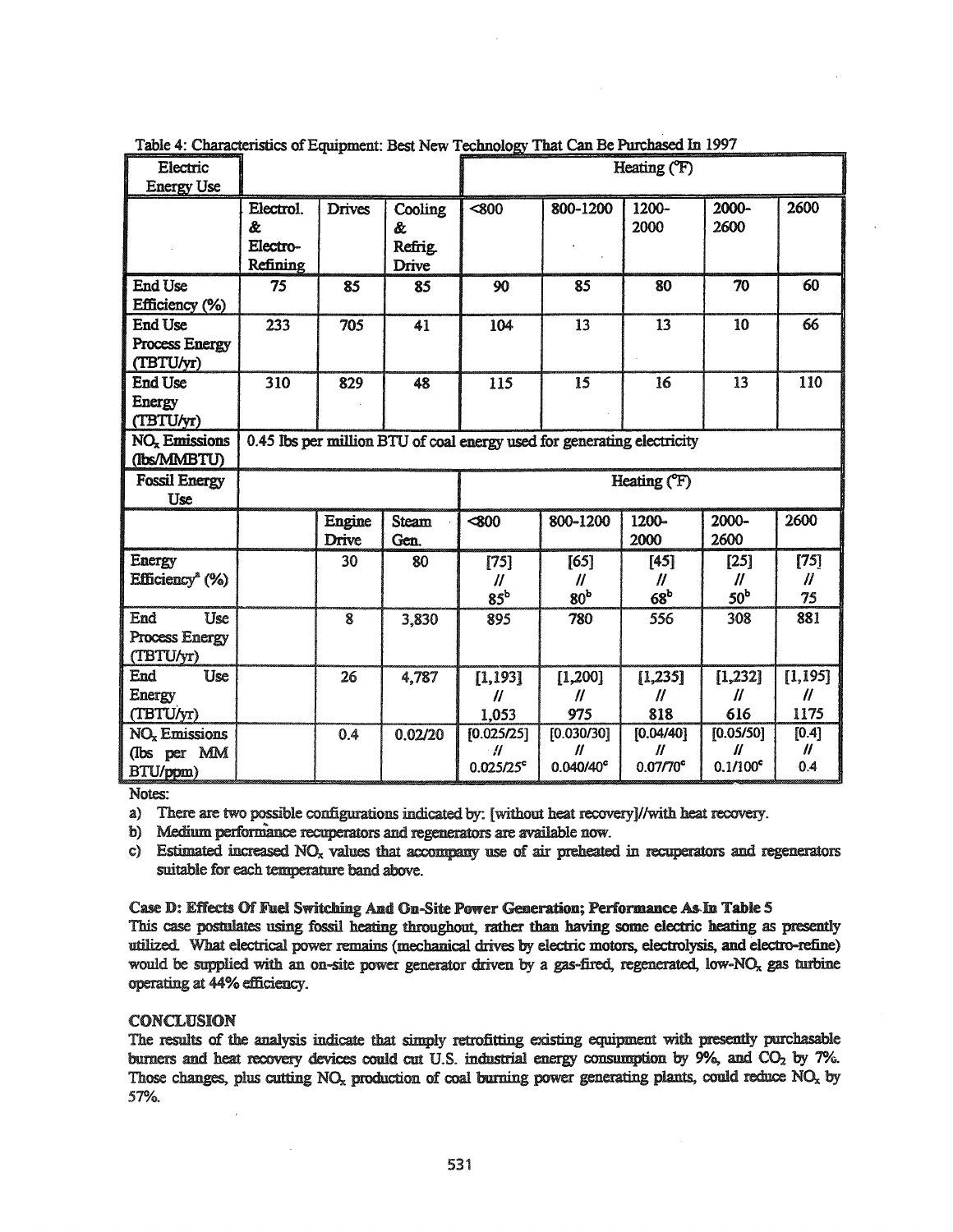| <b>Electric Energy Use</b>                                    |                                                   | Heating (°F)    |                                                                                                    |                 |                 |                 |                  |               |
|---------------------------------------------------------------|---------------------------------------------------|-----------------|----------------------------------------------------------------------------------------------------|-----------------|-----------------|-----------------|------------------|---------------|
|                                                               | Electrolysis<br>Electro-<br>&.<br><b>Refining</b> | <b>Drives</b>   | Cooling &<br>Refrig.<br><b>Drive</b>                                                               | < 800           | 800-<br>1200    | 1200-<br>2000   | 2000-<br>2600    | 2600          |
| End Use Efficiency <sup>a</sup> (%)                           | 95                                                | 95              | 95                                                                                                 | 95              | 93              | 91              | 89               | 87            |
| <b>End Use Process Energy</b><br>(TBTU/yr)                    | 233                                               | 705             | 41                                                                                                 | 104             | 13              | 13              | 10               | 66            |
| <b>End Use Energy</b><br>(TBTU/yr)                            | 245                                               | 742             | 29 <sup>b</sup>                                                                                    | 109             | 14              | 14              | 11               | 76            |
| NO <sub>x</sub> Emissions <sup>e</sup><br>(Ibs/MMBTU)         |                                                   |                 | 0.1 for coal fired electric generation;<br>0.03 for on-site power generation with natural gas fuel |                 |                 |                 |                  |               |
| <b>Fossil Energy Use</b>                                      |                                                   |                 |                                                                                                    | Heating (F)     |                 |                 |                  |               |
|                                                               |                                                   | Engine<br>Drive | <b>Steam</b><br>Generation                                                                         | < 800           | 800-<br>1200    | 1200-<br>2000   | $2000 -$<br>2600 | 2600          |
| Energy Efficiency <sup>b</sup> $(\%)$                         |                                                   | 30              | 90                                                                                                 | 89 <sup>d</sup> | 87 <sup>d</sup> | 81 <sup>d</sup> | 65 <sup>d</sup>  | 85            |
| <b>End Use Process Energy</b><br>(TBTU/yr)                    |                                                   | 8               | 3,830                                                                                              | 895             | 780             | 556             | 308              | 881           |
| Use<br>End<br><b>Energy</b><br>(TBTU/yr)                      |                                                   | 26              | 4,256                                                                                              | 1,006           | 897             | 686             | 474              | 1,036         |
| NO <sub>x</sub> Emissions <sup>e</sup> (Ibs/MM<br><b>BTU)</b> |                                                   | 0.1             | 0.008                                                                                              | 0.008           | 0.008           | 0.008           | 0.022            | 0.05<br>(0.4) |

Table 5: Characteristics of equipment: Advanced Technology Presently In Development

- a) Values are estimated as possible maximum efficiencies for future electrically heated or driven equipment.
- b) Assumes improved technology raises COP by 50%.
- c) Assumes best coal fired power generation for central power plant will meet 2000 AD  $NO<sub>x</sub>$  standards and will operate at 40% efficiency; and on-site power generation will be low emission, gas fired gas turbine, regenerated equipment, with overall thermal efficiency of 44%.
- d) Efficiency reflects 85% heat recovery and 10% heat leak.
- e) NO<sub>x</sub> values correspond to technologies already demonstrated to be achievable. NO<sub>x</sub> for >2600° F is shown with 2 values - one is expected to be achievable, the other reflects no improvement. Operating temperatures of >2600° F mostly represents glass melters, steel melters and blast furnaces.

Further, using advanced burners and regenerators, and further cutting NO<sub>x</sub> from coal burning power plants to 0.1 lb/MMBTU, energy consumption can be cut by 25%, CO<sub>2</sub> by 26%, and NO<sub>x</sub> by 87 to 93% of present values.

By switching all heating to fossil fuel energy (natural gas), generating the remaining electrical needs with an on-site high performance, low  $NO<sub>x</sub>$ , gas turbine system, energy consumption can be cut by 28%,  $CO<sub>2</sub>$  by 45%, and NO<sub>x</sub> by 91 to 97% of present values.

These results mean that  $NO_x$  traceable to industry can be halved in the near future by using existing low  $NO_x$ burners. Subsequent retrofitting with existing heat recovery devices can instigate a cut in energy requirements by nearly 10%. Thereafter, on a somewhat longer retrofit and/or re-equip schedule, energy requirements can be cut 25 to 28% compared to the present, CO<sub>2</sub> by 26%, and NO<sub>x</sub> by 87 to 90%. A longer re-equip and fuel switch program including on-site power generation as the final step can yield 28% energy savings, 45% CO<sub>2</sub> reduction, and 93 to 97% NO<sub>x</sub> reduction from present usage for the U.S. industrial world.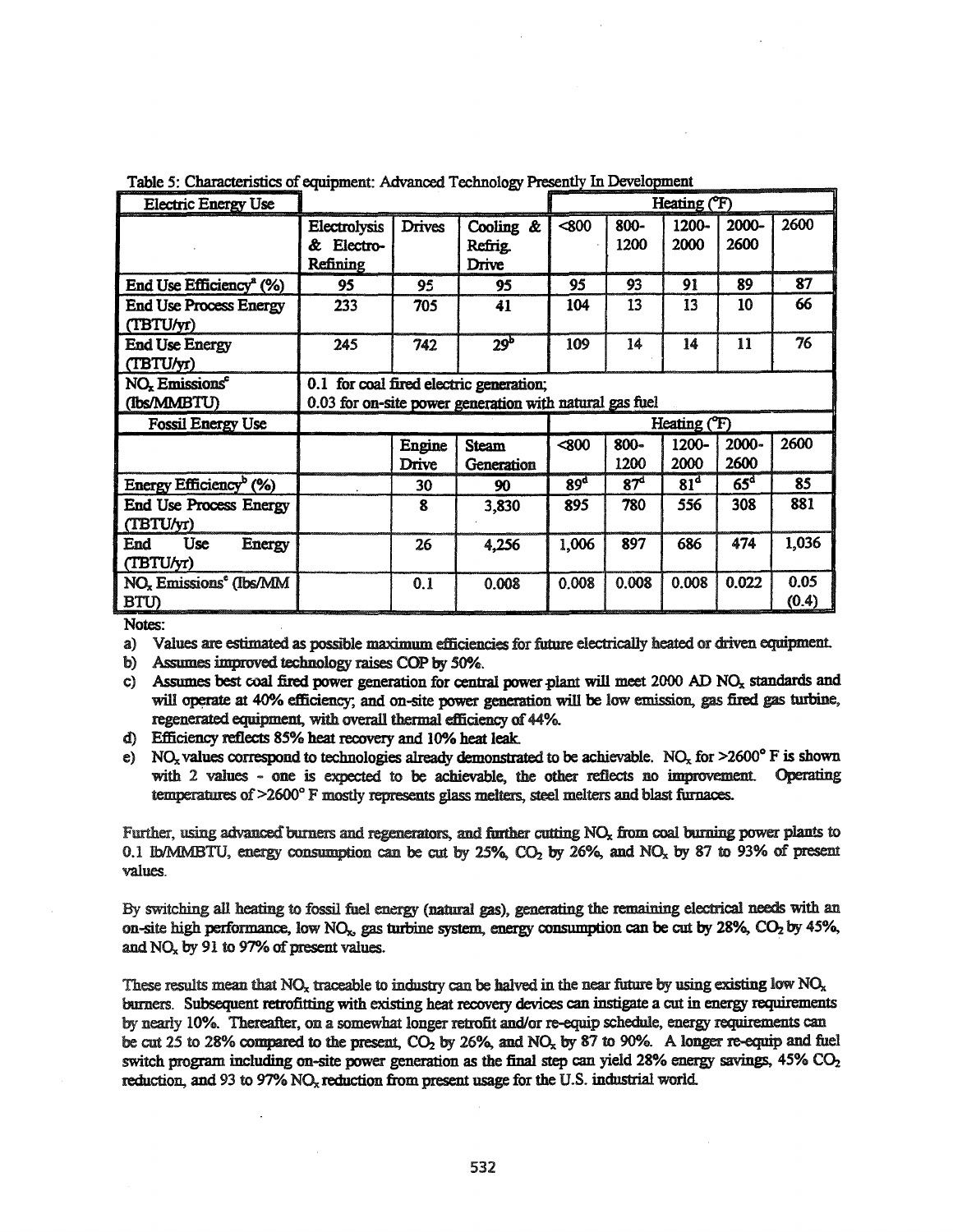|              | .                                                                                               | $\frac{1}{2}$ on the renormality page. |                                 |                      | Reduction                |  |
|--------------|-------------------------------------------------------------------------------------------------|----------------------------------------|---------------------------------|----------------------|--------------------------|--|
| Case         | Description                                                                                     |                                        | Contribution of Contribution of | Total Energy         |                          |  |
|              |                                                                                                 | Electric Energy                        | Fossil<br>Energy                | and Emissions        | $(\%)$                   |  |
|              |                                                                                                 | Component                              | Component                       |                      |                          |  |
|              | A: Current Technology And Usage                                                                 |                                        |                                 |                      |                          |  |
|              | End Use Energy                                                                                  | 1,456                                  | 10,847                          | 12,303               | anno                     |  |
|              | (TBTU/yr)                                                                                       |                                        |                                 |                      |                          |  |
|              | <b>Energy at Source</b>                                                                         | 4,853                                  | 12,052                          | 16,905               | ques                     |  |
|              | (TBTU/yr)                                                                                       |                                        |                                 |                      |                          |  |
|              | CO <sub>2</sub>                                                                                 | 630                                    | 855                             | 1,401                | $\overline{\phantom{a}}$ |  |
|              | (MMTon/yr)                                                                                      |                                        |                                 |                      |                          |  |
|              | $NO_x (MMI b/yr)$                                                                               | 4,368                                  | 2,416                           | 6,784                |                          |  |
|              | B: New Best End Use Technology                                                                  |                                        |                                 |                      |                          |  |
| Without Heat | <b>End Use Energy</b>                                                                           | 1,456                                  | 10,847                          |                      | $\bf{0}$                 |  |
|              |                                                                                                 |                                        |                                 | 12,303               |                          |  |
| Recovery     | (TBTU/yr)                                                                                       |                                        |                                 |                      |                          |  |
|              | <b>Energy at Source</b>                                                                         | 4,853                                  | 12,052                          | 16,905               | $\mathbf 0$              |  |
|              | (TBTU/yr)                                                                                       |                                        |                                 |                      |                          |  |
|              | CO <sub>2</sub>                                                                                 | 630                                    | 771                             | 1,401                | $\mathbf 0$              |  |
|              | (MMTon/yr)                                                                                      |                                        |                                 |                      |                          |  |
|              | $NO_x (MMlbyr)$                                                                                 | 2,184                                  | 753                             | 2,937                | 57                       |  |
| With<br>Heat | End Use Energy                                                                                  | 1,456                                  | 9,450                           | 10,906               | 9                        |  |
| Recovery     | (TBTU/yr)                                                                                       |                                        |                                 |                      |                          |  |
|              | <b>Energy at Source</b>                                                                         | 4,853                                  | 10.500                          | 15,353               | 9                        |  |
|              | (TBTU/yr)                                                                                       |                                        |                                 |                      |                          |  |
|              | CO <sub>2</sub>                                                                                 | 630                                    | 671                             | 1,301                | 7                        |  |
|              | (MMTon/yr)                                                                                      |                                        |                                 |                      |                          |  |
|              | $NO_x (MMI b/yr)$                                                                               | 2,184                                  | 760                             | 2,944                | 57                       |  |
|              | C: Advanced End Use Technology, Low NOx, Coal Fired Power Generation @ 40% Efficiency, Max Heat |                                        |                                 |                      |                          |  |
|              | <b>Recovery For All Fossil Heating</b>                                                          |                                        |                                 |                      |                          |  |
|              |                                                                                                 |                                        |                                 |                      |                          |  |
|              | End Use Energy                                                                                  | 1,240                                  | 8,381                           | 9,621                | 22                       |  |
|              | (TBTU/yr)                                                                                       |                                        |                                 |                      |                          |  |
|              | <b>Energy at Source</b>                                                                         | 3,444                                  | 9,312                           | 12,756               | 25                       |  |
|              | (TBTU/yr)                                                                                       |                                        |                                 |                      |                          |  |
|              | CO <sub>2</sub>                                                                                 | 447                                    | 596                             | 1,043                | 26                       |  |
|              | (MMTon/yr)                                                                                      |                                        |                                 |                      |                          |  |
|              | NO <sub>x</sub> (MMIb/yr)                                                                       | 344                                    | 120 <sup>°</sup>                | $464^{\circ}$        | 93 <sup>a</sup>          |  |
|              |                                                                                                 |                                        | $(482)^{b}$                     | $(826)^{b}$          | $(87)$ <sup>b</sup>      |  |
|              |                                                                                                 |                                        | $(327)$ <sup>c</sup>            | $(671)^c$            | $(90)$ °                 |  |
|              | D: Effects Of Fuel Switching & On-Site Power Generation                                         |                                        |                                 |                      |                          |  |
|              | <b>End Use Energy</b>                                                                           | 1,016                                  | 8,622                           | 9,638                | 22                       |  |
|              | (TBTU/yr)                                                                                       |                                        |                                 |                      |                          |  |
|              | <b>Energy at Source</b>                                                                         | 2,566                                  | 9,580                           | 12,146               | 28                       |  |
|              | (TBTU/yr)                                                                                       |                                        |                                 |                      |                          |  |
|              |                                                                                                 |                                        |                                 | 776                  | 45                       |  |
|              | CO <sub>2</sub>                                                                                 | 164                                    | 612                             |                      |                          |  |
|              | (MMTon/yr)                                                                                      |                                        |                                 |                      | 97 <sup>a</sup>          |  |
|              | $NO_x (MMI b/yr)$                                                                               | 77                                     | $\overline{125^a}$              | 202 <sup>a</sup>     |                          |  |
|              |                                                                                                 |                                        | $(515)^{b}$                     | $(592)^b$            | $(91)^b$                 |  |
|              |                                                                                                 |                                        | $(360)$ <sup>c</sup>            | $(437)$ <sup>c</sup> | $(93.5)^c$               |  |

Table 6: Potential Energy Consumption and  $CO_2$  and  $NO_x$  Emissions With Alternative Technology Use Choices (Notes for Table 6 appear on the following page.)

 $\ddot{\phantom{0}}$ 

 $\boldsymbol{\cdot}$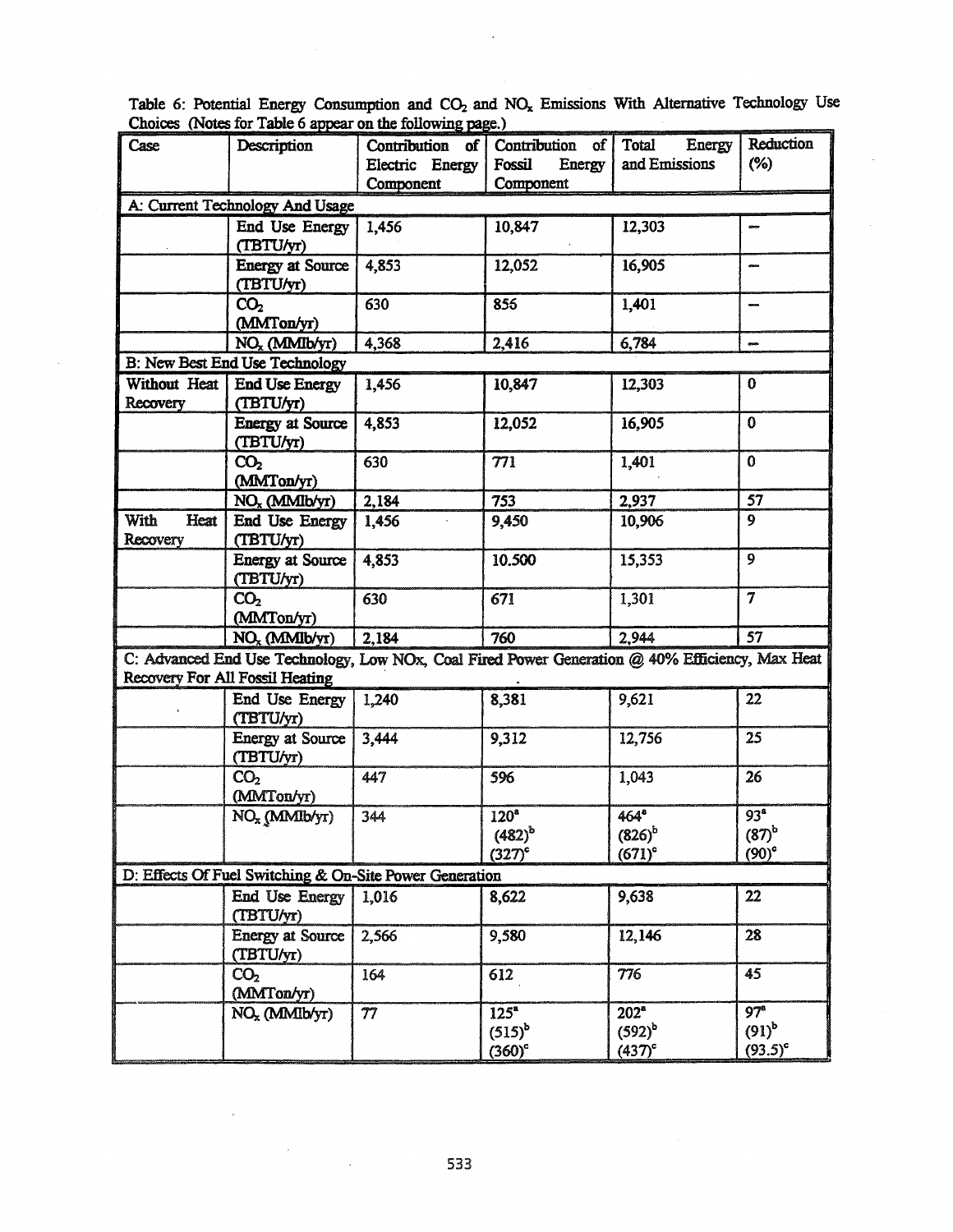- a) Reflects 0.05 Ibs of NOxIMMBTU at heating temperatures >26000 F. (Best to be expected with restructured technologies.)
- b) Reflects 0.4 lbs of NO<sup>x</sup>/MMBTU at heating temperatures  $>2600^{\circ}$  F.
- c) Reflects 0.25 lbs of NO<sup>x</sup>/MMBTU at heating temperatures  $>2600^{\circ}$  F.

#### **REFERENCES**

- 1. V.R Vejins, B. Duroc:-Dannier, J. Mullins., and C. L. Kosik, " Status and Evolution of the U.S. Aluminium Industry: Implications for Natural Gas", GRI-88/0025, January 1988. Gas Research Institute.
- 2. H. McDermott and M. A. Chapman, "U.S.: Industrial Process Heating Energy Consumption 1985", GRI-88/0051. February 1988. Gas Research Institute.
- 3. J. G. Holmes and K. G. Olsen, "Competitive Position of Natural Gas: High Temperature Fluid Heating In Petroleum Refining and Chemicals Manufacturing". GRI-8710003. December 1986. Gas Research Institute.
- 4. J. H. Williams, G. S. Koch, H. McDermott, and F. H. Klareich, "Competitive Position of Natural Gas: Steel Reheat Applications", GRI-86/0132, August, 1986. Gas Research Institute.
- 5. G. S. Koch. H. McDermott, and F. H. Klareich. "Competitive Position of Natural Gas: Ferrous Metal Heat Treating and Atmosphere Generation Applications", GRI-87/0001, October 1987. Gas Research Institute.
- 6. Charles River Associates Incorporated, "The Evolution of the U.S. Iron and Steel Industry and the Implications for Natural Gas," GRI-89/0148, August 1989. Gas Research Institute.
- 1. Charles River Associates Incorporated, "Glass Industry: Opportunities for. Natural Gas Technologies", GRI-88I0266. 8eptember 1988. Gas Research Institute,
- 8. M Rossetti and V. R Vejins, "Potential for Natmal Gas Use in the Advanced Ceramics Industry". GRI-86/0196. December 1986. Gas Research Institute.
- 9. B. S. Minsker, J. D. Hoerl, T. M. Desai, and S. Y. Salama, "Competitive Position of Natural Gas: Ferrous Forging", GRI-88/0219, July 1988. Gas Research Institute.
- 10. Midland-Ross Corporation, "Foundry Industry Scoping Study", CMP Report No. 86-5, November 1986. Center for Metals Production.
- 11. Data Resources, Inc./Interindustry Service, "Analysis of the Outlook for Natural Gas and Energy in Eight Industries". May 1986. Gas Research Institute (Washingint, D. C.).
- 12. Joint Industry Study, "An Alternative Energy Future". April 1992. The Alliance to Save Energy, American Gas Association, and Solar Energy Industries Association.
- 13. L. M. Deevy, G. P. Looby, and F. W. Kirsch, "The Role of Natural Gas in Food Processing Plants: Present and Future". GRI-9110102. December 1990. Gas Research Institute. PB 91-234674.
- 14. Bonner & Moore Management Science. "Natural Gas Conswnption in the U. S. Refineries", GRI-84/1243, 8eptember 1984. Gas Research Institute.
- 15. Satistical Abstract of the J. S. 1992. The National Data Book, U. S. Department of Commerce, Bureau of Census.
- 16. RCGlHagler, Bailly. Inc., "Industrial Process Fuel Switching Analysis". GRI-91/0221. June 1991. Gas Research Institute. (PB93-114262).
- 17. H. W. Klavers, "Research and Development Opportunities for Natural Gas Fueled Refrigeration in Industrial Processes", GRI-90/0074, June 1990. Gas Research Institute.
- 18. C. B. Moyer, J. A Nicholson, and P. T. Overly, "Opportunity Evaluation for Gas Engine and Gas Turbine Cogeneration/Absorption Refrigeration Systems in Industrial Applications", GRI-87/0012, December, 1986. Gas Research Institute. (PB88-112842). .
- 19. C. Canty, R Machacek, and C. L. Kosik, "Overview ofthe U. S. Pulp and Paper Indostty", GRI-8810018, January, 1986. Gas Research Institute. (PB88-187331).
- 20. "Chemical Engineers' Handbook", John R Perry, editor, McGraw-Hill Book Company. Inc.
- 21. "Eoowatts: The Clean Switch. Using Electricity to Save Energy and Cut Greenhouse Gases", Science Concepts, Inc., April, 1991.
- 22. H. A Courtright, "New Electric Technologies for Energy Saving, Business Productivity and Environmental Improvement", Electric Power Research Institute. June, 1993.
- 23. "Electricity for Increasing Energy Efficiency", EPRI Joumal. AprilIMay 1992.